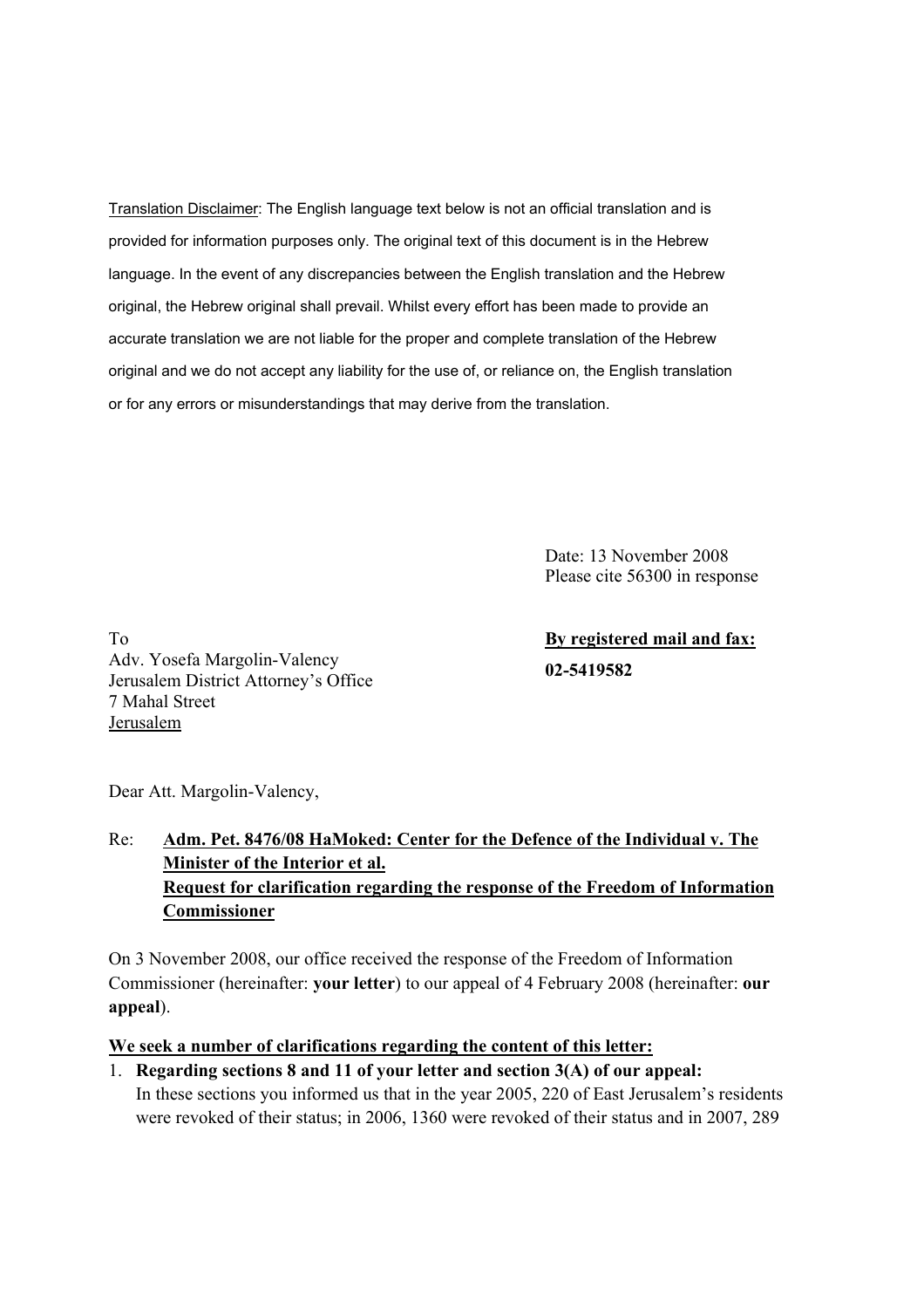were revoked of their status.

With respect to the years 2005 and 2006, the figures are different from those provided to B'Tselem on 4 February 2007 (see appendix p/13 of the petition), according to which in 2005, 222 residents were revoked of their status and in 2006, 1363 residents were revoked of their status. As regards the year 2007, on 5 October 2008, you informed me that in that year 271 residents were revoked of their status.

We request that you clarify: What is the reason for the inaccuracies and which figures are correct?

Additionally, in your letter, you ignored the remainder of section 3(A) of our appeal, in which we requested figures regarding the revocation of the status of minors in those years. We therefore request that you respond to this inquiry.

# **2. Regarding section 2 of your letter and sections 3(B) to 3(D) of our appeal:**

In these sections you note that you are unable to "perform a computerized break down of expirations by cause as the computerized coding for the expirations is uniform". On this issue you cite Sections 8(1) and 9(b)(1) of the Freedom of Information Act.

On this issue, we shall note that a telephone inquiry we have recently made to the East Jerusalem Population Administration Bureau leads to a different conclusion. The inquiry reveals that staff at the Bureau are able to obtain the information detailed below regarding each person whose residency was revoked, and this according to the information which appears on their computer monitor, without having to leave their desks and without opening the personal file of the individual: the date of the residency revocation; **the cause of the revocation (under Regulation 11a of the Entry into Israel Regulations)**; **whether the decision to revoke was appealed**; and whether the person is currently in Israel. It shall be noted that even if review of the files were indeed necessary in order to provide a response to this question, it still would not constitute "unreasonable allocation of resources" as detailed below.

As is well known, only "considerable investment of resources, which is not proportional to the importance of the specific requisite information, can justify the rejection of a request for disclosure of information… it is appropriate that a public authority be able to reject a request for information only if the investment of many resources is exceedingly unreasonable..." (see, Zeev Segal *The Right to Know in Light of the Freedom of Information Act*, p. 166 [Hebrew]). (Adm. Pet. (Jerusalem) 814/07 **Segal v. The State of Israel – Ministry of Justice et al.** *Takdin - District Courts* 2008(1), 9271; Adm. Pet. (Jerusalem) 1084/07 **Cordova et al. v. Jerusalem Municipality et al.** *Takdin – District Courts* 2008(2), 13035). We shall note, as an example, that the allocation of resources and labor required by the employees of the authority in the aforementioned Adm. Pet. 814/07 was, on its face, higher than what is required in our matter. In the same proceeding it was also established that an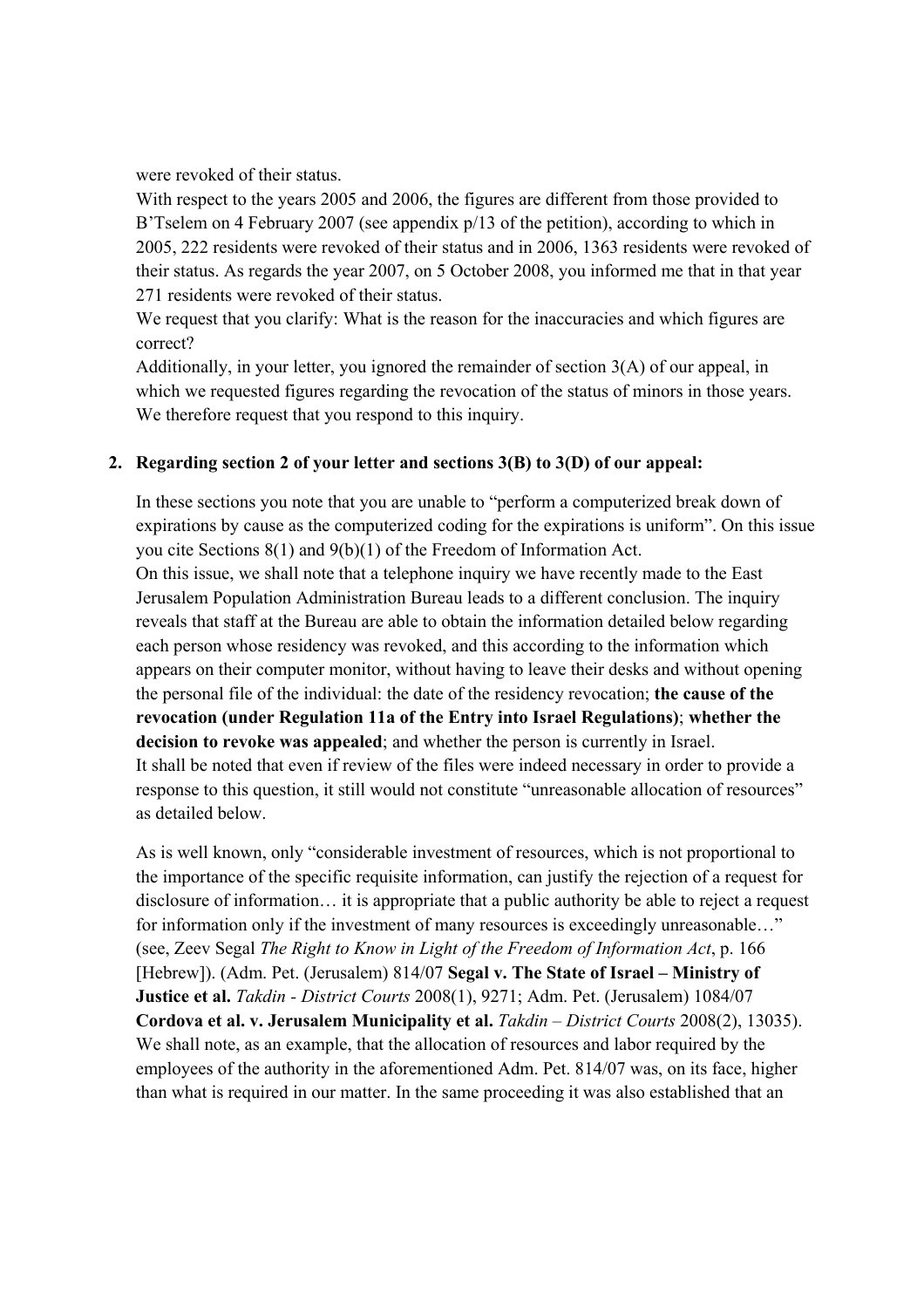authority may not refrain from providing information based on the aforementioned sections of the Act.

It follows from the above, that the claim regarding the unreasonable allocation of resources allegedly required in order to provide the requested information, is baseless. However, if you maintain this claim, we request that you relay exactly what the required allocation of resources is and how many staff hours it requires. We also request that a claim of this nature be supported by an affidavit.

## 3. **Regarding section 3 of your letter and section 3(H) of our appeal:**

Your response on this matter is incomplete. In our appeal, we requested to know how the Interior Ministry is made aware of the acquisition of a foreign citizenship or permanent permit by residents of East Jerusalem. According to your response, the Interior Ministry is made aware of this information through, *inter alia*, Israel's diplomatic missions abroad. This is a vague statement from which it is impossible to ascertain how Israel's diplomatic missions abroad obtain this information and how it later gets updated by the Interior Ministry. We request, therefore, that you elucidate your response in this matter.

## 4. **Regarding section 5 of your letter and section 3(G) of our appeal:**

On this matter too, your response is incomplete. Your letter ignores our question: "How was notice served?" That is, was notice served to those individuals in person or by mail? Was notice sent by regular mail or registered mail? Were notices which were mailed but did not reach their destination returned to the Interior Ministry? What is the Interior Ministry's policy regarding returned notices? Is there an alternative to the method of serving notice mentioned in your letter?

Since many residents of East Jerusalem are revoked of their status while abroad, indeed, a response to our question must address the issue of how these individuals are served notice. We request, therefore, a complete answer to this question, as detailed above.

You further claimed in this section that: "With regard to the number of appeals against expiration decisions and the hearings held in the process of reviewing the appeals, a response to this inquiry requires unreasonable allocation of resources as the computerized system does not include a special general indication for appeals of this kind". On this matter, kindly refer to our response to section 2 of your letter, which clearly indicates that there is no impediment to receiving this information, and this without examining the files themselves. On this issue also, we request that, should you maintain your claim, you relay exactly what the required allocation of resources is and how many staff hours it requires. We also request that this claim be supported by an affidavit as well.

#### 5. **Regarding section 8 of your letter and section 3(J) of our appeal:**

Your response on this issue is perplexing. Indeed, if you are able to provide information